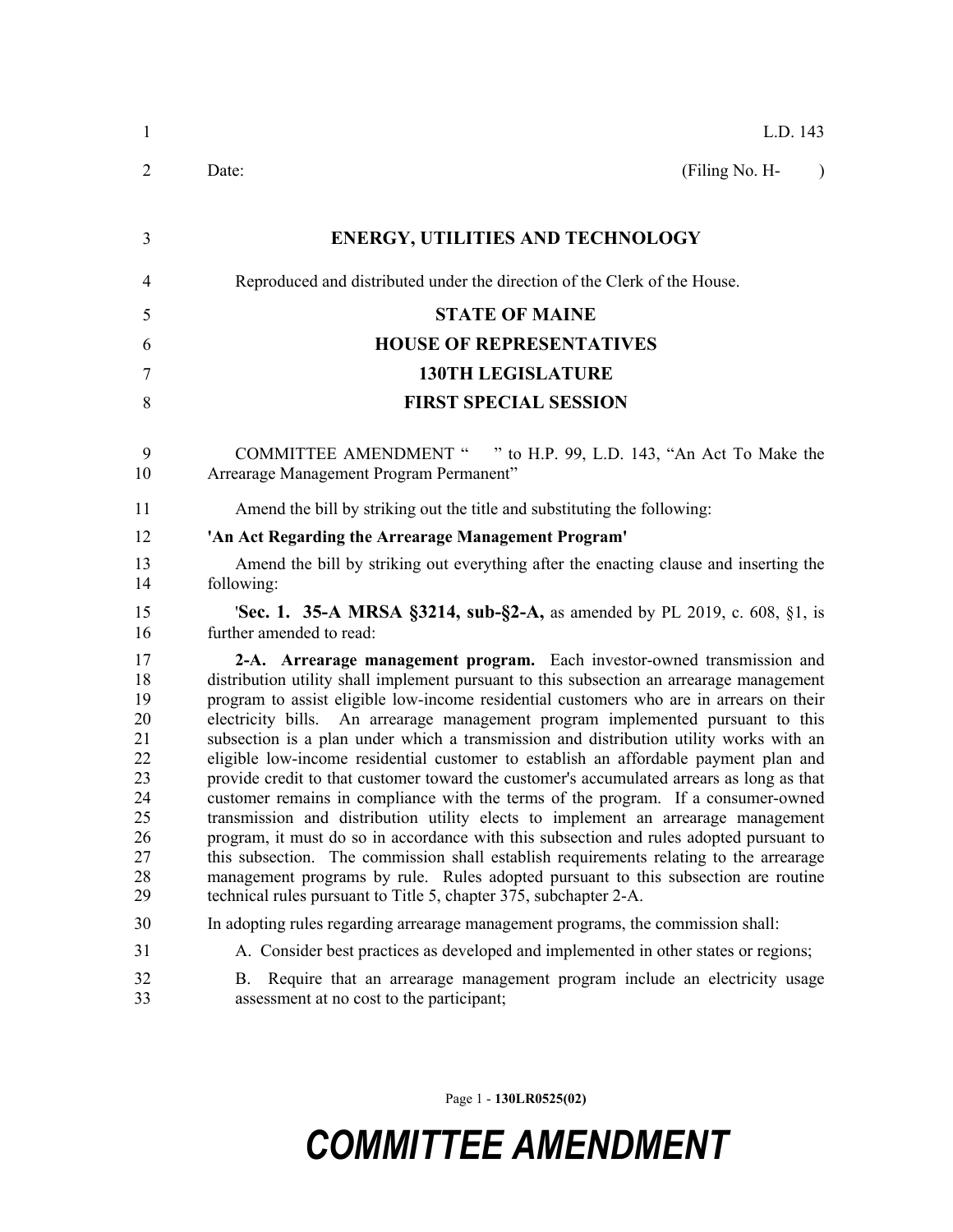1 D. Ensure that a transmission and distribution utility develops terms and conditions 2 for its arrearage management program in a manner that is consistent with the program's 3 objectives and is in the best interests of all ratepayers; and

4 D-1. Ensure that if a transmission and distribution utility produces any materials, either 5 written or electronic, regarding the arrearage management program offered by the 6 utility, those materials must state in plainly worded language and in a type size that is 7 no less than 12 points that state law requires the utility to offer an arrearage 8 management program to its customers and that costs described in paragraph E are not 9 paid for by the utility; and

10 E. Ensure that a transmission and distribution utility recovers in rates all reasonable 11 costs of arrearage management programs, including:

- 12 (1) Incremental costs;
- 13 (2) Reconnection fees;
- 14 (3) Administrative costs;
- 15 (4) Marketing costs;
- 16 (5) Costs for any 3rd-party assistance it receives in administering its arrearage 17 management program; and
- 18 (6) Costs for providing financial and budgetary guidance to participants whether 19 provided directly or through a 3rd party contracted by the transmission and 20 distribution utility to provide that guidance.
- 21 The amount of any arrearage forgiven that is treated as bad debt for purposes of cost 22 recovery by the transmission and distribution utility may not be included as a 23 reasonable cost under this paragraph.

24 The Efficiency Maine Trust shall work with investor-owned transmission and distribution 25 utilities, consumer-owned transmission and distribution utilities that elect to participate in 26 an arrearage management program and other stakeholders to provide access to a 27 complementary low-income energy efficiency program for participants in arrearage 28 management programs in order to help reduce participants' energy consumption.

29 No later than January 28, 2022 2024, the commission shall prepare a report assessing the 30 effectiveness of arrearage management programs, including the number of participants 31 enrolled in the programs, the number of participants completing the programs, the number 32 of participants who have failed to complete the programs, the payment patterns of 33 participating customers after completing the programs, the dollar amount of arrears 34 forgiven, a comparison of outcomes for those participating in the programs and those not<br>35 narticipating the impact on any participating transmission and distribution utility's bad debt participating, the impact on any participating transmission and distribution utility's bad debt 36 as a result of the programs, the costs and benefits to all ratepayers associated with the 37 programs and recommendations for ways in which the programs might be improved or 38 continued for the benefit of all ratepayers. In preparing its report, the commission shall 39 hold at least one formal stakeholder meeting involving affected parties, including the Office 40 of the Public Advocate and the participating transmission and distribution utilities. Parties 41 must also be provided an opportunity to submit written comments to the commission 42 regarding the performance of the programs.

Page 2 - **130LR0525(02)**

## *COMMITTEE AMENDMENT*